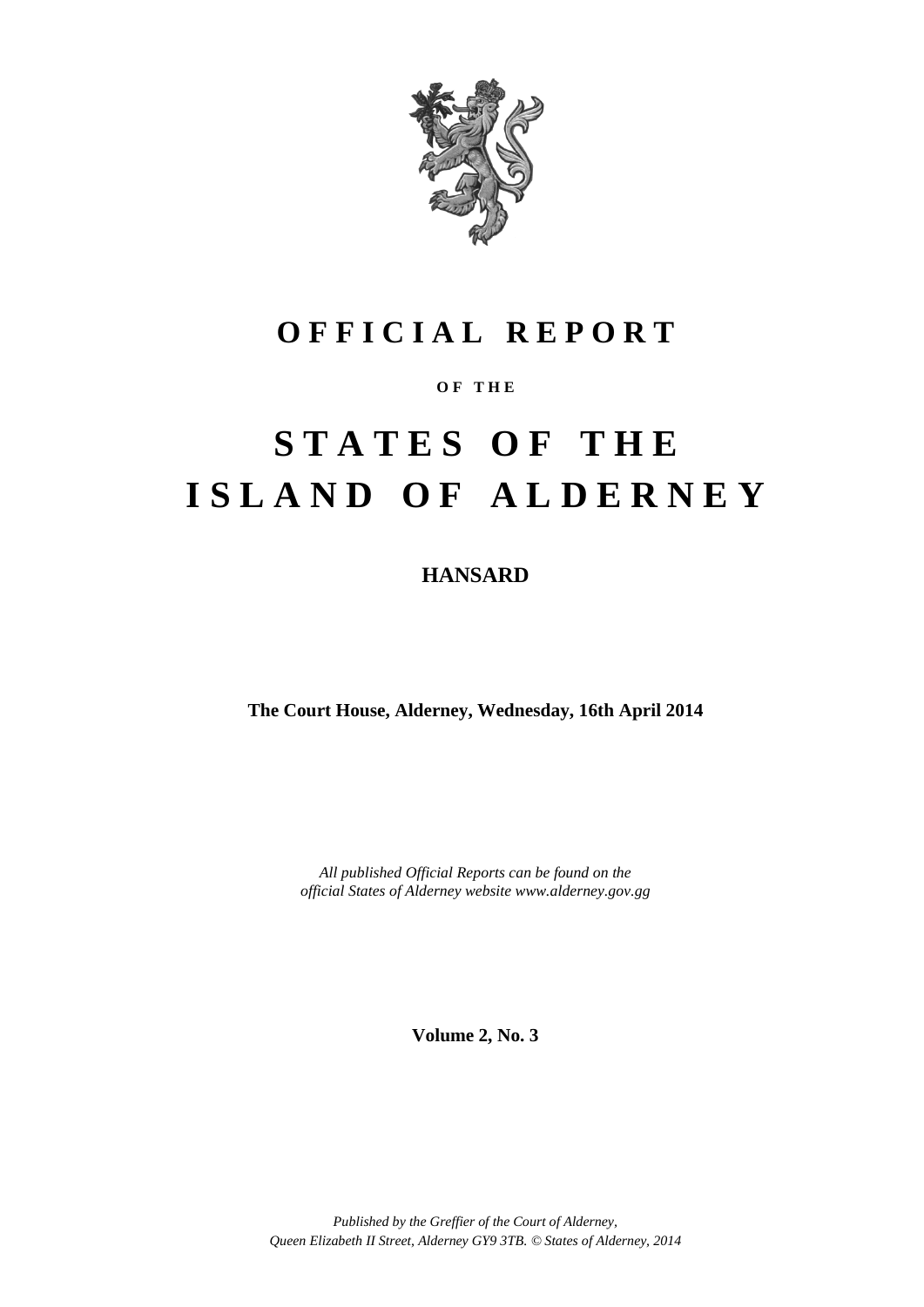## **Present:**

## **Mr Stuart Trought, President**

**Members** Mr Raymond Berry Mr Matthew Birmingham Mr Neil Harvey Mr Louis Jean Mr Robert McDowall Mr Steve Roberts Mr Chris Rowley Mr Francis Simonet Mr Ian Tugby

**The Lieutenant-Governor:** His Excellency Air Marshal Peter Walker, C.B., C.B.E.

> **The Greffier of the Court** Mrs Sarah Kelly

## **Business transacted**

| II. The Public Vehicle (Amendment) Regulations, $2014 - Not$ to be annulled – Item approved 53       |
|------------------------------------------------------------------------------------------------------|
| III. Amendment to the States of Alderney Code of Conduct for States Members – Item approved and      |
| IV. Audited Accounts 2013 – States of Alderney 2013 Accounts; and States of Alderney Water Board     |
| V. The Ukraine (Restrictive Measures) (Alderney) Ordinance, 2014; and The Territorial Integrity etc. |
| VI. The Syria (Restrictive Measures) (Alderney) (Amendment) Ordinance, 2014; and The North Korea     |
| VII. The Central African Republic (Restrictive Measures) (Alderney) Ordinance, 2014 – Item           |
|                                                                                                      |
|                                                                                                      |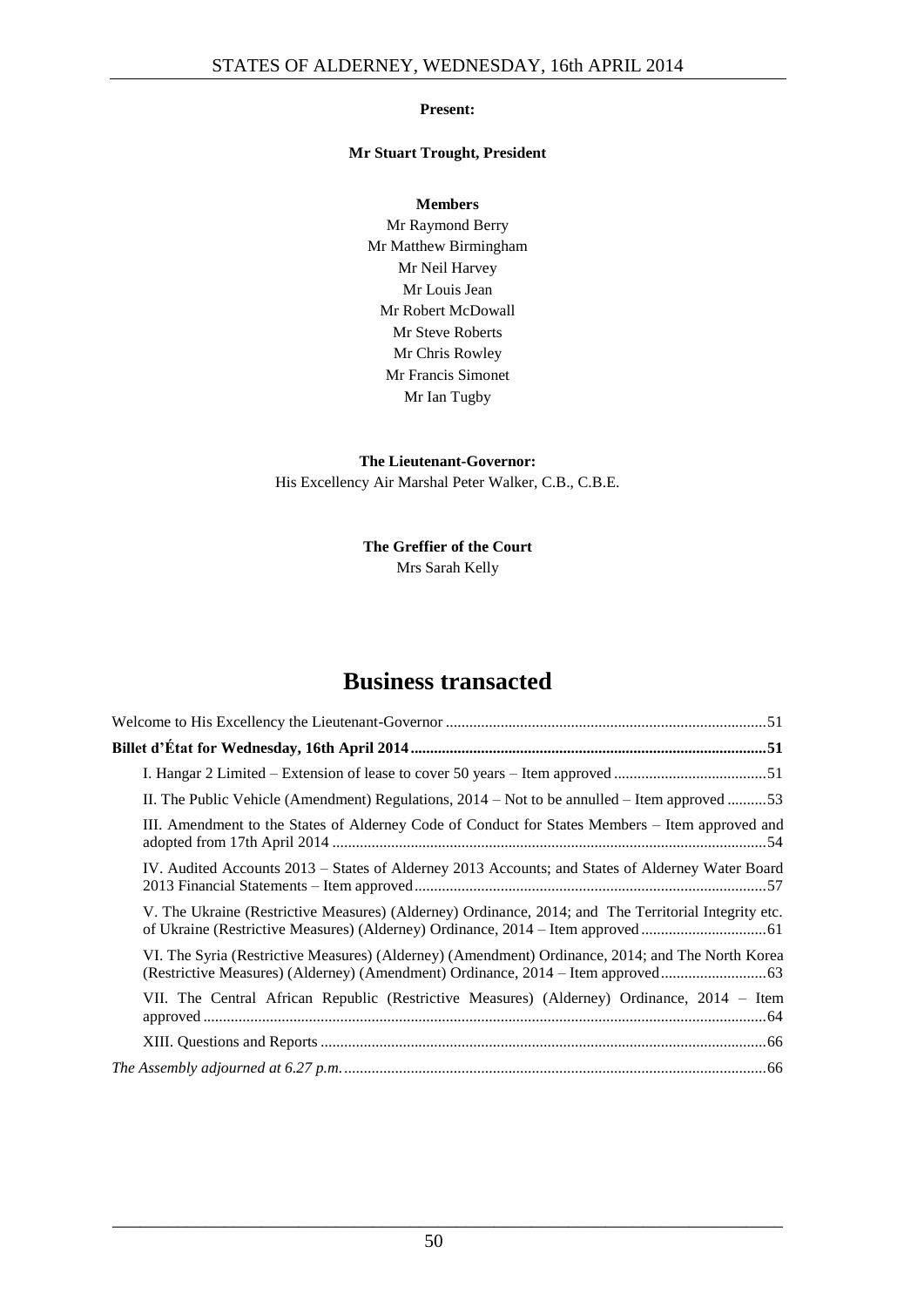## States of Alderney

*The States met at 5.30 p.m. in the presence of His Excellency Air Marshal Peter Walker, C.B., C.B.E. Lieutenant-Governor and Commander-in-Chief of the Bailiwick of Guernsey*

[THE PRESIDENT *in the Chair*]

**PRAYERS** *The Greffier*

#### **Welcome to His Excellency the Lieutenant-Governor**

<span id="page-2-0"></span>**The President:** Before we proceed to Item I, I would just like to officially welcome His Excellency the Lieutenant-Governor to this States Meeting.

Madam Greffier, if you would proceed to Item I, please.

5

**The Greffier:** Thank you, sir. I will just take the roll.

## **ROLL CALL**

*The Greffier*

## <span id="page-2-1"></span>Billet d'État for Wednesday, 16th April 2014

**I. Hangar 2 Limited – Extension of lease to cover 50 years – Item approved**

<span id="page-2-2"></span>*Item I.*

*The States is asked:*

*To approve the extension of the lease to cover 50 years to Hangar 2 Limited on the same terms as previously agreed.*

**The Greffier:** Sir, Item I is Hangar 2 Limited. The States is asked to approve the extension of the lease 10 to cover 50 years to Hangar 2 Limited on the same terms as previously agreed.

**The President:** Thank you very much. Mr McDowall as Convener.

15 **Mr McDowall:** Yes, thank you, Your Excellency, Mr President.

There were 18 members of the public at the People's Meeting on the 9th April, and four States Members plus myself as Convener and three people from the media.

On Item 1, Hangar 2 Limited, one person commented that it was encouraging to see that someone has faith in the future of the airport. That was the only comment.

20 Thank you.

## **The President:** Thank you.

Also for the sake of the record, I would like to add that the President was present at the People's Meeting as well.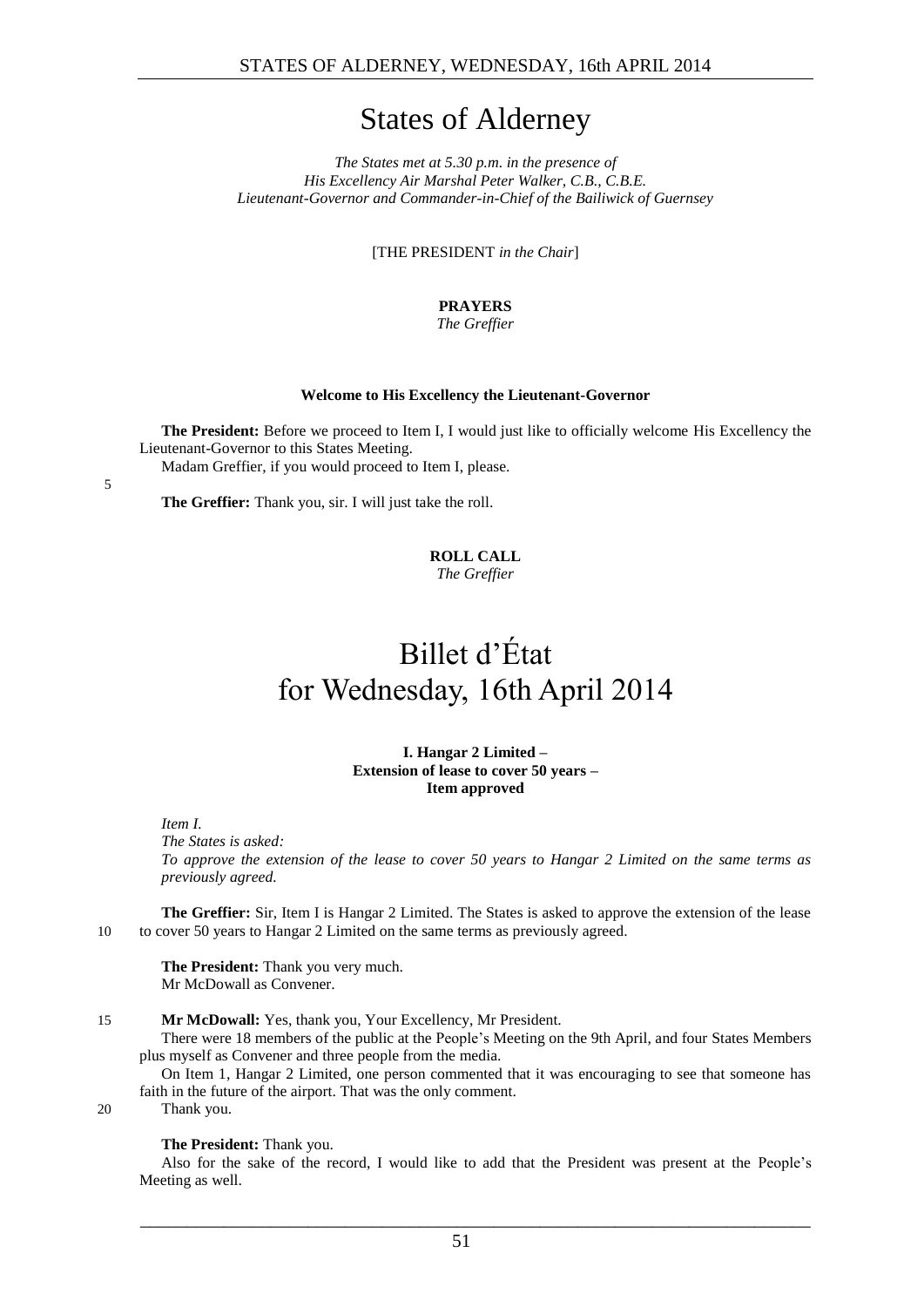## 25 **Mr McDowall:** Indeed, sir. *(Laughter)*

**The President:** Thank you very much. Right, Mr Simonet, I believe you wish to propose this Item.

## 30 **Mr Simonet:** Thank you, Mr President, Your Excellency.

Mr President, I would like to propose this Item simply to extend the existing agreed lease from 25 years to 50 years.

## **The President:** Thank you very much.

35 Just one minute, just one minute.

Mr Rowley I believe you wish to second.

**Mr Rowley:** Yes, that is right, sir. It is a much-needed facility at the airport.

## 40 **The President:** Thank you very much, Mr Rowley.

**Mrs Paris:** Mr President, I must declare an interest in this matter, so I shall neither speak nor vote.

## **The President:** Thank you very much indeed.

45 Does any other Member wish to speak on this Item? Mr Jean.

**Mr Jean:** I am concerned about this Item, because last year it states we agreed,

'in November 2013 to extend the terms of the lease for an area of land at [the] airport to Hangar 2 Limited to construct a new additional hangar on land adjacent to the existing hangar, for a period of 25 years commencing 1st January 2017.'

I think that suddenly to come again for another 25 years is too much, and I am really concerned about this.

50 I am in fact so concerned, I am actually going to vote against the Item. I just think it is too much, and I think that there is plenty of time, if the people who are constructing that hangar – and I do applaud having a new hangar at the Alderney Airfield, I think it is very important – cannot get their costs back within the 25 year period, I would be very much surprised and more than. And that is why I think I am going to vote against this. I am not at all happy about the 25-year increase.

55

**The President:** Thank you, Mr Jean. Mr Harvey.

## **Mr Harvey:** Your Excellency, Mr President.

I think this is a reasonable request. I think as Mr Jean has alluded to, those proposing it, as I understand 60 it, were not aware that at the end of the lease which originally was going to be 25 years, the building would revert to the States, and their calculations had been based on retaining possession of the building at the end of that period.

So I think the request to extend it to 50 years is not unreasonable. It is certainly a facility that is needed at the airport. There is a significant waiting list for space there for private aircraft, and I would certainly 65 support the proposition.

**The President:** Thank you very much, Mr Harvey.

Does any other Member wish to speak on this Item? Okay, Madam Greffier if you would be kind enough to call the vote please.

70

## **The Greffier:** Sir.

*A vote was taken and the results were as follows:*

| <b>FOR</b>    | <b>AGAINST</b> | <b>ABSTAINED</b> |
|---------------|----------------|------------------|
| Mr Tugby      | Mr Jean        | Mrs Paris        |
| Mr Birmingham |                |                  |
| Mr Berry      |                |                  |
| Mr Harvey     |                |                  |
| Mr Simonet    |                |                  |
| Mr McDowall   |                |                  |
| Mr Rowley     |                |                  |
| Mr Roberts    |                |                  |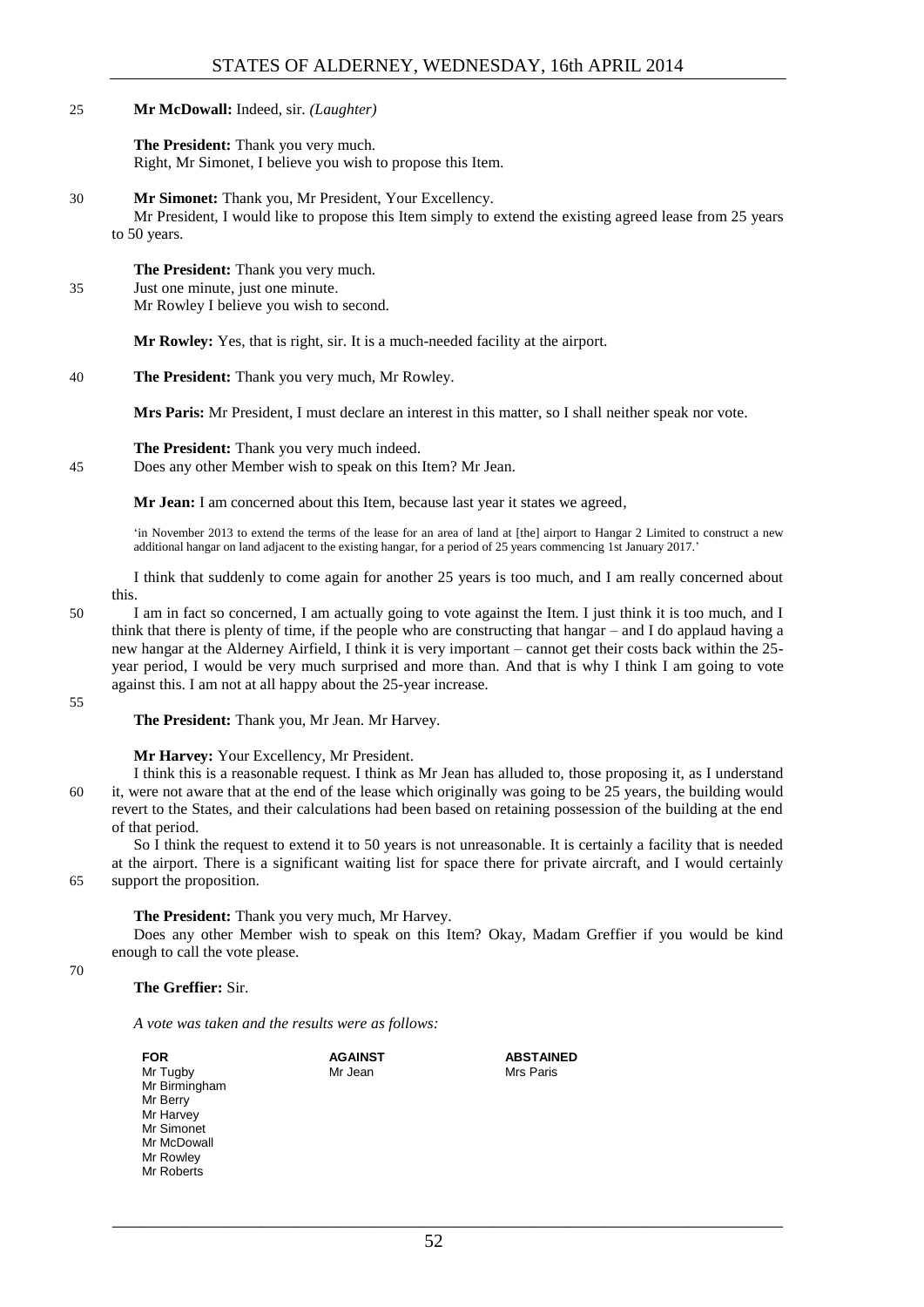75 **The Greffier:** That matter is passed, sir.

<span id="page-4-0"></span>**The President:** Thank you very much indeed.

## **II. The Public Vehicle (Amendment) Regulations, 2014 – Not to be annulled – Item approved**

*Item II. The States of Alderney is asked: To resolve that "The Public Vehicle (Amendment) Regulations, 2014" not be annulled.*

**The President:** We move to Item II, please.

## **Mr McDowall:** And yes, there were no comments on this Item.

**The President:** Thank you, Mr Convener.

85 **The Greffier:** And that Item, sir, is the Public Vehicle (Amendment) Regulations, 2014. The States are asked to state that those Regulations not be annulled.

**The President:** Thank you. Mr Rowley, I believe you wish to propose this.

90 **Mr Rowley:** That is right, sir, Your Excellency. It is just really a routine upward adjustment of taxi fares, in keeping with the RPI.

**The President:** And you are proposing?

95 **Mr Rowley:** I am.

**The President:** You are. Thank you. Mr Tugby, I believe you wish to second this.

100 **Mr Tugby:** Yes, sir, I will second it and I have nothing further to add on that

**The President:** Thank you very much indeed. Does any Member wish to speak on this Item? Mr Birmingham.

105 **Mr Birmingham:** Thank you, Your Excellency, Mr President, ladies and gentlemen.

I am happy to support the proposals for the ability for the taxi firms to charge higher rates, especially whilst fuel duty rates continue to rise up the States of Guernsey taxation proposals, increasing running costs in these businesses, there really is no other choice but for the taxi companies to pass on that cost to consumers.

- 110 However, I have recently had discussions with the Licenced Victuallers Association and they have raised concerns about late night taxi provision for the Island. Now, I note that the schedule allows for higher tariffs in the evening and at night, but I alert the GSC to consider additional options in the future for late night taxi service, which may include the ability to increase charges further to improve the viability of those evening and late night services for the Island.
- 115

80

**The President:** Thank you, Mr Birmingham. Does any other Member wish to speak on this? Mr Berry.

**Mr Berry:** Mr President, as the Member tasked with dealing with transport matters, I have spoken to a 120 number of tax drivers and I know one firm in particular who carry notices on their vehicles that they will operate overnight and I think, sir, that unless we have a further problem and it is highlighted, the GSC will take note of any considerations that are brought before it regarding the availability of night-time transport, sir.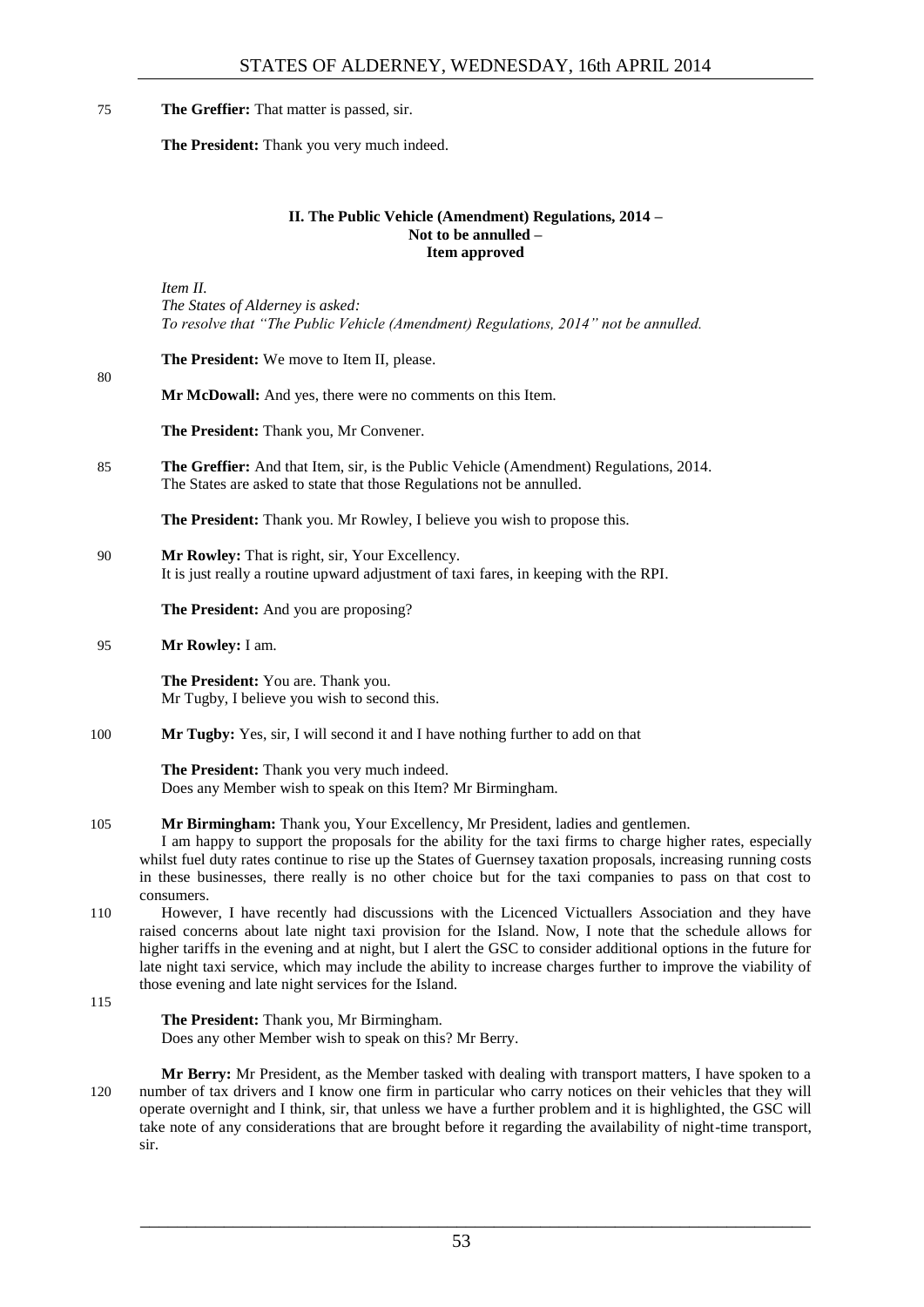## **The President:** Thank you, Mr Berry.

125 Does any other Member wish to speak on this Item? Madam Greffier if you would put that to the vote please. Sorry, Mr Rowley, do you wish to sum up?

**Mr Rowley:** No, that won't be necessary.

130 **The President:** Thank you. Madam Greffier, would you put that to the vote, please.

#### **The Greffier:** Sir.

135

*A vote was taken and the results were as follows:*

| Mrs Paris |
|-----------|
|-----------|

#### **III. Amendment to the States of Alderney Code of Conduct for States Members – Item approved and adopted from 17th April 2014**

```
Item III.
```
*The States of Alderney is asked: To resolve that the Code of Conduct for Members of the States of Alderney be approved and adopted with effect from 17th April 2014.*

**The President:** We will move to Item III please, Madam Greffier.

**The Greffier:** Item III is an amendment to the States of Alderney Code of Conduct for States Members. The States is asked to resolve that the Code of Conduct for Members of the States of Alderney be approved 140 and adopted with effect from 17th April 2014.

**The President:** Thank you. Mr McDowall, as Convener.

## 145 **Mr McDowall:** Yes, thank you, Your Excellency, Mr President.

There were a number of comments . One person commented that every States Member had stated in their manifestos that they believed in open Government and yet this amendment created a standing panel so that the public would not know that a complaint has been made, which did not look like open Government.

A second comment: one contributor stated that it appeared that the code changed every time something 150 did not go the way of the States.

Third comment: another person said that the code was welcome protection for existing and prospective States Members alike.

And the final comment: one person queried whether the code was similar to the Guernsey code. It was confirmed that it was. It was also queried whether the Guernsey code had the force of law, and it was

155 confirmed that it did.

**The President:** Thank you very much, Mr McDowall. Mr Simonet, I believe you wish to propose this.

## 160 **Mr Simonet:** Yes, sir, Your Excellency, Mr President.

We have often been asked why do we need a code of conduct supported by law? The answer to that question, Mr President, will be clear and unequivocal to anyone who has served this Island as a States Member.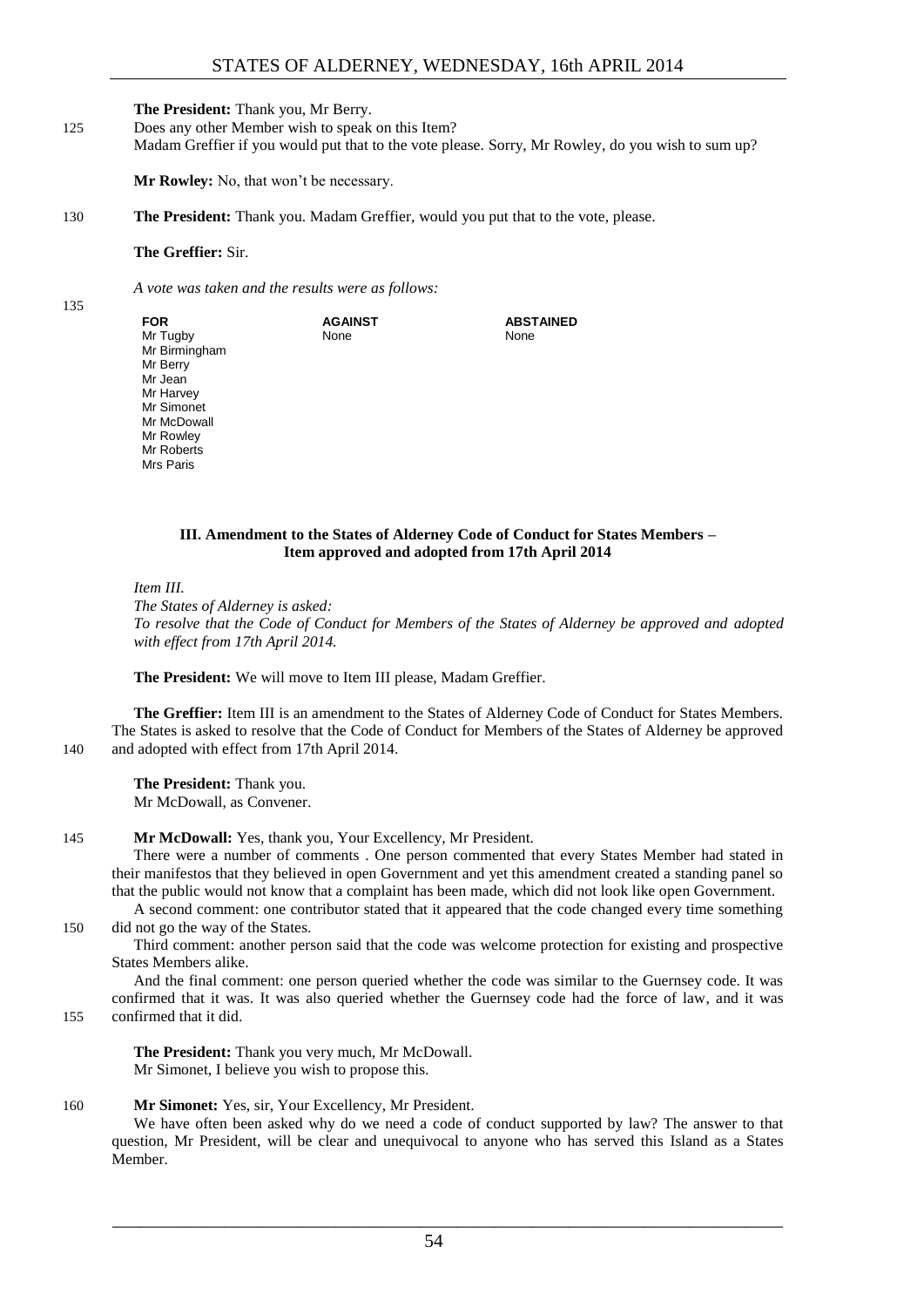During the past few years in particular, we have witnessed some disgruntled States Members making 165 personal attacks on their fellow Members. We have been aware that some Members, on leaving a committee meeting have immediately contacted the media and disseminated confidential information, putting a spin on the discussions that have taken place, so that half truths and innuendo are then published with the sole intent of discrediting their fellow Members, with whom they have disagreed.

This practice has often produced the by-product of encouraging some members of the public to repeat 170 these false allegations, accusations, in the letter pages of local publications and at the People's Meeting.

The motivation behind this behaviour simply appears to be no more than that some States Members are unwilling or unable to fully embrace the democratic process. They cannot accept that on occasion their views will not find support at either committee or States meetings for no other reason than that they have not persuaded their fellow Members of the merits of their proposals.

175 The damage done to the credibility of our Island Government and the community by this disreputable behaviour is not easily measured, but we can be sure it is considerable.

Unfortunately, with the help of the internet, these lopsided and damaging exchanges travel throughout the world. They are picked up by those whom we would wish to encourage to live, invest or establish their businesses here. They promote a distorted and inaccurate picture of the true spirit of this Island community 180 that is currently exemplified by the many members of the public that are engaged with the working groups that are assisting our States Members to solve our economic difficulties.

If this Code of Conduct helps to bring stability, courtesy, and dignity to all aspects of our States Members' interaction with each other, then it will serve its purpose.

I commend this proposal to the States.

#### **The President:** Thank you, Mr Simonet.

Mr Birmingham, I believe you wish to second this.

**Mr Birmingham:** Yes, thank you, Your Excellency, Mr President, ladies and gentlemen.

190 The Code of Conduct has been the source of endless discussion over the past few months. Sir, it is not my intention to re-hash those arguments pertaining to the legal adoption of the Code, which I support. Instead I want to concentrate on the minor amendments that have been made to the current Code.

One of the reasons that legal adoption has stalled in the past is due to concerns of States Members relating to, when a complaint is made against another Member, who would sit upon the Complaints Panel 195 and what protection that Member had relating to the choice of the panel members, if they felt that the

chosen panel may be biased against them.

The proposed formation of a standing panel at the start of each States solves this problem, as it creates a selection of panellists, reducing the chance of potential for confliction. Plus the States Members can be satisfied of the panel's independence from day one, as can the public.

200 Now, one member of the public at the People's Meeting thought that it was odd from an open Government perspective – that one of the advantages of the standing panel was that it would prevent a signal being made public that a complaint had been made by the formation of the panel under the current Code.

Now perhaps that may be true, but unfortunately, there is a tendency for people to assume that there is 205 no smoke without fire, and therefore States Member X, whoever that may be, may find that their reputation suffers when there has in fact been no infraction of the Code.

The idea of a standing panel helps to prevent an individual with a grudge making a spurious complaint against States Member X for political purposes, let us say the run-up to an election, for example, and therefore unfairly affecting that States Member's chances in an election.

210 These changes therefore mean that there is a workable code of conduct under which States Members can be held accountable for their actions, but one that gives a level of protection to States Members against spurious or unfounded allegations made for personal or political purposes.

I believe these changes improve the current code and I am happy to support their adoption.

## 215 **The President:** Thank you, Mr Birmingham.

Does any other Member wish to speak on the Code of Conduct? Mr Jean.

## **Mr Jean:** I cannot say I agree with the speech of the Chairman of Policy.

I believe in open and honest Government, Your Excellency, sir, fellow Members, and what I am 220 concerned about these current amendments is they seem to be aimed at increasing the power of the President and reducing the rights of the *Press*. The flow of information to the *Press* has deteriorated to such an extent it is almost impossible for them to report on States matters. The last issue of *The Alderney Press* was quite clear in its remarks about this lack of information.

55

\_\_\_\_\_\_\_\_\_\_\_\_\_\_\_\_\_\_\_\_\_\_\_\_\_\_\_\_\_\_\_\_\_\_\_\_\_\_\_\_\_\_\_\_\_\_\_\_\_\_\_\_\_\_\_\_\_\_\_\_\_\_\_\_\_\_\_\_\_\_\_\_

185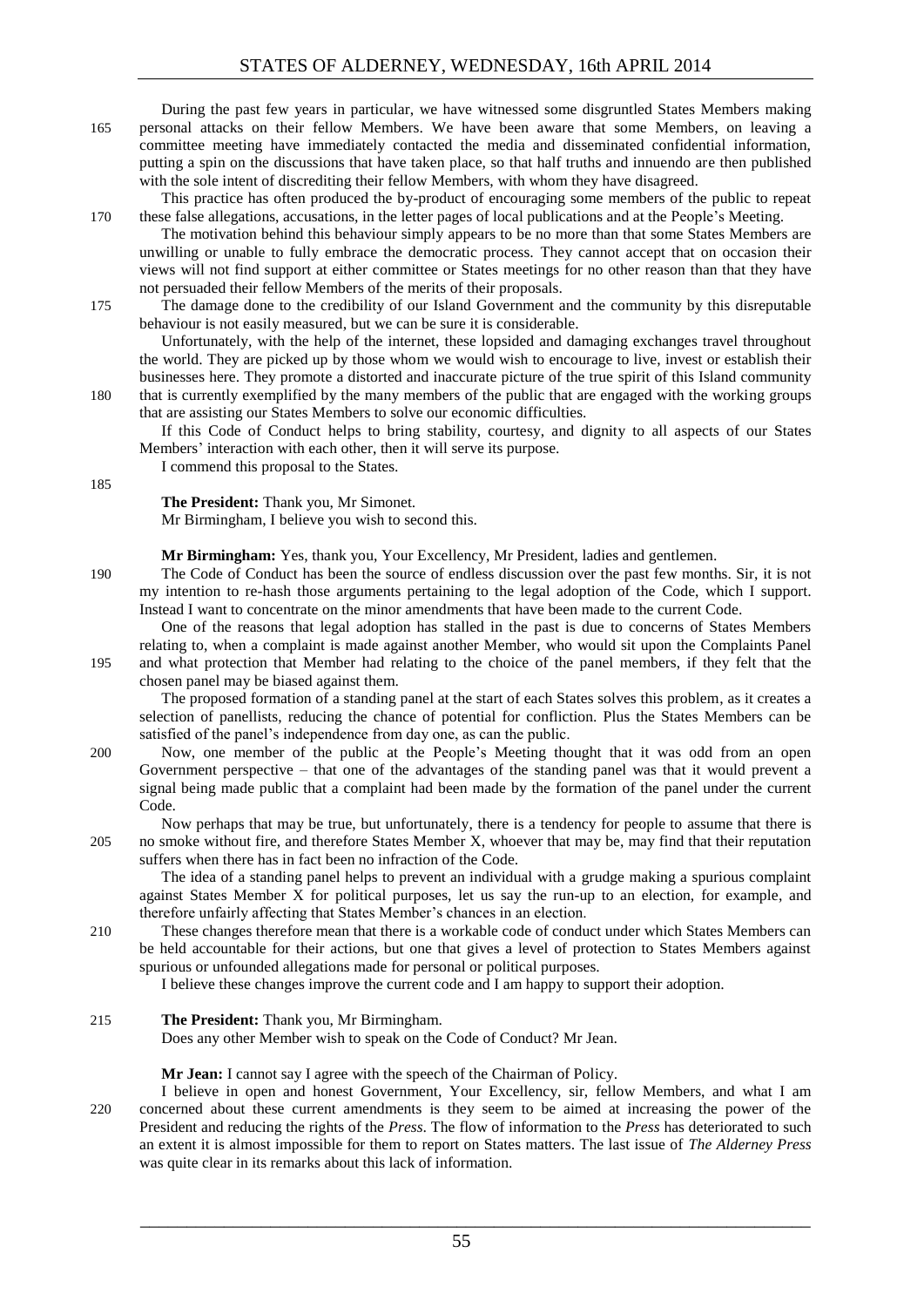## If, as States Members, we truly believe in open and honest Government, we should not delay in 225 publishing draft minutes, all showing the Government sending out good streams of information for the public. We should not be afraid of this.

Back to the Code of Conduct itself: I expressed my dissatisfaction at the sub-group who came together after 28th January, and I am really concerned about this becoming, as has been put, with the force of law.

Let me tell you of the situation regarding the States of Guernsey Code of Conduct. It is amended and 230 passed by resolution and a part of the Reform Law but not attached. This is how our own Code should be.

My own opinion, if you were to place this Code of Conduct as part of the Government of Alderney Law, which some people seem to confuse it with, you then unduly restrict the States Members discretions as to the Law of Alderney, and unreasonably delay or restrict the States powers over its own procedure. In other words, what I am saying here is that by strengthening this Code of Conduct by giving it power of law, 235 you make it – if you are to do that, which I do not believe you are; you are saying you are doing it but you

are not – what I mean by that is it then becomes difficult to amend the Code of Conduct. If this goes through, and if this restricts the civil rights of Members and people, the sub-group state that this should have the full force of the law. Yet this is misleading, as I find out we are doing this by resolution the same as Guernsey, only since 2013 to the best of my knowledge the Law Officers' opinion have not 240 been sought since 28th January. That is to the best of my opinion.

That to me… Sorry, have I read that page? Yes.

Since the formation of the sub-group on 28th January, so no legal opinion has been sought from St James Chambers as far as I am able to find out.

So many States Members have had nothing to do with this Code of Conduct being amended, and I am 245 urging you to vote against this proposal. I think it is very important. We cannot be so restricted because sometimes we are not pleased with the opinions of the *Press*. We *should* be able to hold our heads up and vote for open and honest Government. I believe in open and honest Government. This is wrong. It is too restrictive and it is the wrong way for the States to go.

I thank you, Your Excellency; I thank you, sir; and I urge you again, all of you, to vote against this. I 250 think it is very important.

#### **The President:** Thank you, Mr Jean.

Does any other Member wish to speak on this Item, the Code of Conduct?

255 **Mr Rowley:** Yes, sir.

#### **The President:** Mr Rowley.

#### **Mr Rowley:** Your Excellency, Mr President.

260 As far as I understand it this resolution is really about stopping people leaking incorrect reports to the *Press*, above all else – and this has happened. We have had a year or so of this happening and we have been forced into this really by the unreasonable behaviour of one or two colleagues over the last couple of years…

Thank you.

## **The President:** Thank you, Mr Rowley.

Does any other Member wish to speak on this? No other Member wishes to speak?

In that case, Madam Greffier, would you please call the vote. Sorry, I apologise. Do you wish to sum up?

270

265

**Mr Simonet**: Yes, just to raise a couple of points that Mr Jean mentioned. He mentioned restriction on the *Press* and to be quite… We should be clear about this. As far as local government information is concerned, probably Alderney is the most transparent Government (**A Member:** Absolutely.) that you will find anywhere in the Western World! The *Press are* kept informed after every Committee meeting – 275 virtually every Committee meeting, I think press reports are compiled and issued to the *Press*.

And as for the Code of Conduct not being fully discussed, it came to the Policy Committee and the current Policy Committee have of course – all Members are on the Policy Committee – had ample time to make their views known.

Apart from that, I have nothing else to add, except I commend this and I hope that fellow States 280 Members will vote it through.

## Th**e President:** Thank you Mr Simonet.

Madam Greffier, will you please put that to the vote.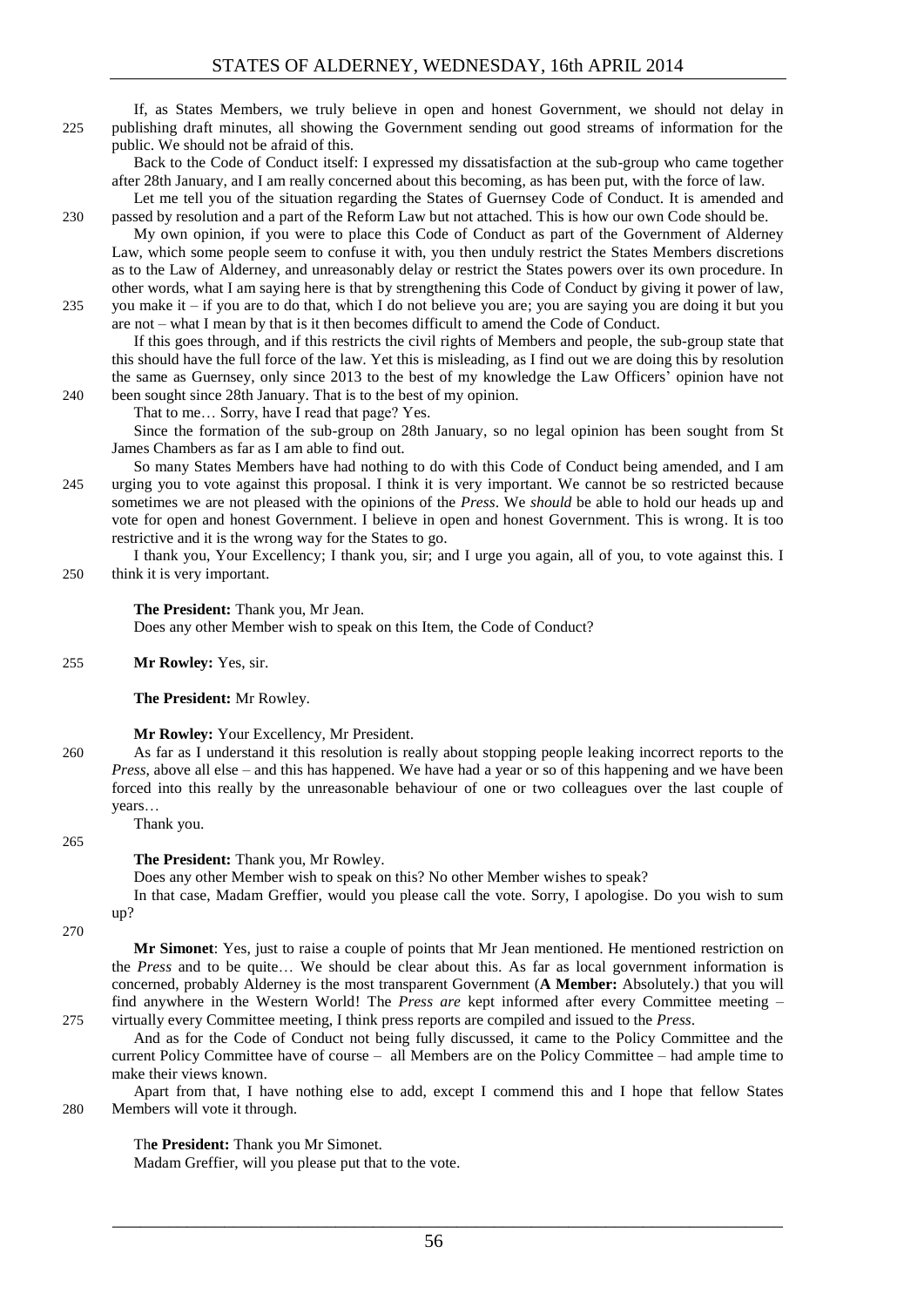## 285 **The Greffier:** Yes, sir.

*A vote was taken and the results were as follows:*

| <b>FOR</b>    | <b>AGAINST</b> | <b>ABSTAINED</b> |
|---------------|----------------|------------------|
| Mr Tugby      | Mr Jean        | None             |
| Mr Birmingham | Mr Roberts     |                  |
| Mr Berry      |                |                  |
| Mr Harvey     |                |                  |
| Mr Simonet    |                |                  |
| Mr McDowall   |                |                  |
| Mr Rowley     |                |                  |
| Mrs Paris     |                |                  |

290 **The Greffier:** That is passed, sir.

<span id="page-8-0"></span>**The President:** Thank you very much indeed.

## **IV. Audited Accounts 2013 – States of Alderney 2013 Accounts; and States of Alderney Water Board 2013 Financial Statements – Item approved**

#### *Item IV.*

*The States of Alderney is asked to approve: (a) the States of Alderney 2013 Accounts; and (b) the States of Alderney Water Board 2013 Financial Statements.*

**The President:** We move on to Item IV, please.

#### 295 **The Greffier:** Sir, that is the Audited Accounts for 2013.

The States is asked to approve the States of Alderney 2013 Accounts and the States of Alderney Water Board 2013 Financial Statements.

**The President:** Thank you very much.

## 300 Mr McDowall as Convener, please.

## **Mr McDowall:** Yes, Your Excellency, Mr President.

I had a number of comments. One person asked how much the Move to Alderney Campaign has cost. I did not have the figures immediately to hand, but I can report that in 2013 £56,133 was expended on it, and 305 in 2014 to date £33,789 was spent on it, making £89,922.

The Treasurer said that the costs for individual programmes were difficult to ascertain from the figures and that the additional Economic Development Programme, which includes the Move to Alderney, had cost £130,000 in total. It was pointed out that the campaign has started in the second half of 2013 and the Convener stated that he was unaware of any measured success for the programme so far.

310 The contributor went on to discuss the reliability of air routes and the cost of travel to Alderney and suggested that more work was needed with the airline and the airport to deal with this urgent issue.

Another party said that there was greater awareness of Alderney in the UK and that the advertising campaign was working.

One person questioned why water rates had been increased when the Water Board was showing a 315 surplus. It was pointed out that there are a number of hidden costs for the Water Board which were not charged to the Water Board's account and that it should be borne in mind that the States of Alderney subsidised the Water Board quite heavily.

One contributor said that the covering note was well written and complimented the Treasurer on the fullness of the note. He suggested that storm damage should have been discussed. However it was noted 320 that the majority of these costs related to 2014, after the bad weather at the end of the year. He also suggested that the States assets should be accounted for. The Convener said that in 2015 international financial reporting standards would require the States to show its assets on its balance sheet and disclose any hidden subsidies, such as those for schools, hospitals and airports.

It was pointed out that the pension deficit was being dealt with at long last, and the Convener stated that 325 he expected the deficit to be eradicated within three to five years.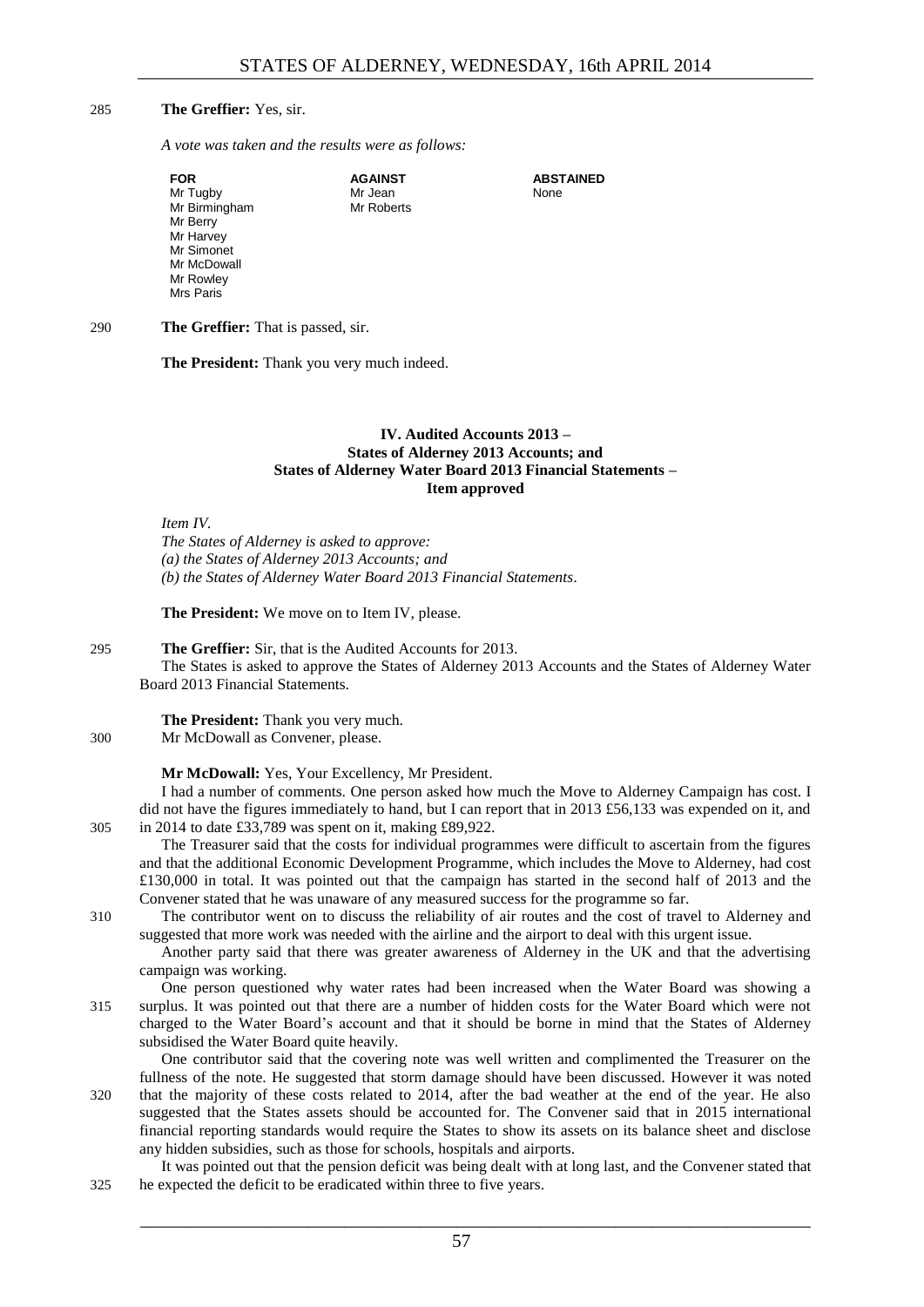And finally, one person asked why the ACRE report did not mention solar or wind generation. It was stated that the Commission was a regulator and had no role in promoting different types of power generation.

Thank you, that was it, Mr President.

330

## **The President:** Thank you very much, Mr McDowall.

When you have had a glass of water, I believe you wish to propose this.

**Mr McDowall:** I do indeed. Thank you very much, and I know how people like to go through accounts 335 in detail. I would just like to go through three or four points.

On the Revenue Account, the contribution from Guernsey has remained the same: £1,960,000 for the last two to three years – there has not been an increase. We made some significant savings in the States Works Department following the audit there, and that enabled us to expend those savings on the Economic Development Plan. Otherwise they would have gone back to Guernsey. I say I do find the Accounting 340 Rules somewhat quaint and ancient, but that is a discussion for another time.

I would also like to point out that the Capital Account remains in good state. The revenues from the gaming came in at £2,300,000-odd, same as the year before , and we have a reasonably substantial capital base in those accounts.

The Water Board, as I say, we came in with a slight operating profit. Just to amplify, there are functions 345 that are done by the Treasurer's Office, billing and collection which are not fully allocated to the Water Board so it really does not show the full allocated costs. So the £1,200 profit was an operating profit.

I would also like to compliment myself, if I may, for once. *(Laughter)* On the Pension Scheme we attacked the deficit last year, closed the scheme, stopped the payment of annuities and started a reallocation of assets and that is already showing a decline in the deficit. A very big deficit for this Island and 350 we have now reallocated the investments and I am reasonably confident that we will be able to eradicate

that deficit within the next three to five years. I have already offered my services to Guernsey to help them if they need it – at no cost. *(Laughter)*

What I would like to focus on, though, is the future. To paraphrase Harold McMillan, the winds of austerity are starting to drive towards Guernsey, and Alderney is going to have to start to be financially 355 more self-dependent, looking at other sources of revenue – we are doing that already – and also looking much harder at our costs. I see, and look for, a change in the financial relationship over the next three to five years. And I think that would benefit both parties in the longer term.

I would also like to again draw attention to the change in the accounts presentation from 2015 and that the assets of the States both in Guernsey and Alderney will have to be shown on their balance sheets and 360 that subsidies will have to be disclosed. I am sure we are all going to step up to the plate cheerfully on that one.

What we propose to do in Alderney is to produce the accounts in the current format for 2014 year end, but also on a *pro forma* basis produce them in the new format, because we will in any case have to restate the 2014 figures at the end of 2015.

365 Finally, I would like to thank the Treasurer and her team, who I find very easy to work with. They always produce the figures when I want them and they are accurate, so I would like to commend the audited accounts to the States.

Thank you.

370 **The President:** Thank you, Mr McDowall. Mr Roberts, I believe you wish to second this.

**Mr Roberts:** Yes, I do. I have got nothing further to add.

375 **The President:** Thank you very much, Mr Roberts. Does any Member wish to speak on the accounts?

**Mr Harvey:** Thank you, Your Excellency, Mr President.

- Just a point of clarification. Unfortunately I could not be at the People's Meeting as I was on States 380 business off Island. But just to clarify the Business Development Project started very late in the year last year in October. It did produce some measurable results. There were two new businesses as a result of it. Unfortunately, we cannot track how many people moved here because of it, but certainly anecdotal evidence is that the house sales picked up towards the end of the year.
- In the UK, job creation schemes are variously reported as costing between £30,000 and £200,000 per 385 job, so I think on that basis the States is getting pretty good value. But we hope to have much better measures going forward in 2014. Thank you.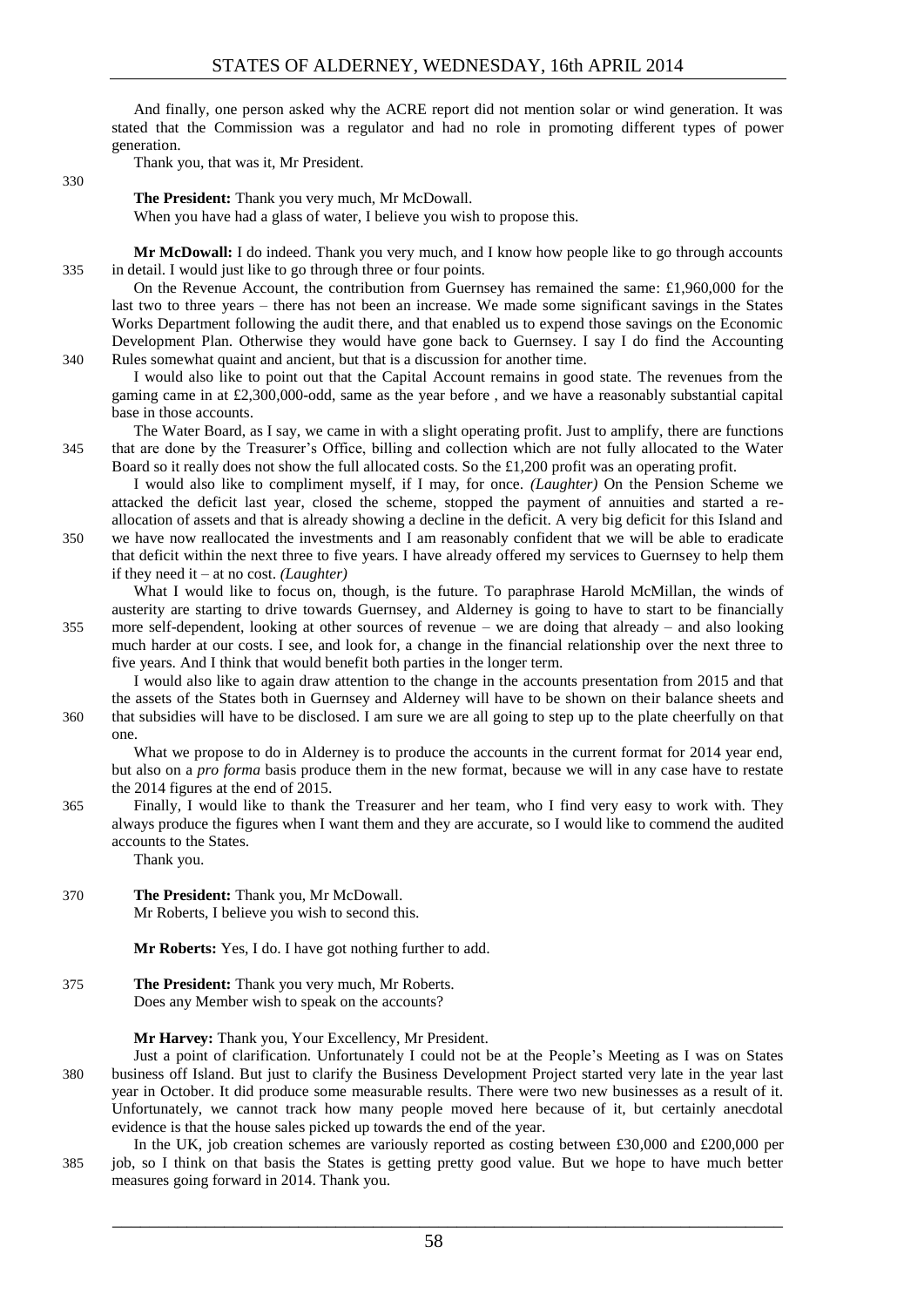## **The President:** Thank you, Mr Harvey.

Does any other Member wish to speak? Mr Jean.

390 **Mr Jean:** I would like to thank the Treasurer. She has always been most obliging to me, a most obliging lady. But I am not happy with the budget itself, because of its own political input. I *am* very happy, and I am very happy to praise Mr McDowall for his work on the Pension Scheme and I give him due credit there.

What I am not happy about is the Economic Development Plans, the Building and Development Control expenditure, and the internal review of the States Works Department is giving me concern. I think that that 395 part of it we have rushed along far too quickly on and we are going to end up with a situation with no staff left there with knowledge, and I cannot understand why it has not been phased in slowly so that we can cope with it better as we go along.

Actually, this budget is peppered with political input with which I am not happy. Here again we have the coin sales, they have declined slightly this year. But we have taken £21,000 to pay for the money last 400 year – the £205,000 – which Guernsey decided they would not pay for the Business Development Plans. This is what makes me unhappy with this budget as we go through it. We see these things here.

The Water Board is good, but I am not happy about the mention of the £22,000 that it costs to run. I mean those costs are within the States system. They should be left and I do agree, I had a letter of complaint recently and as Mr McDowall pointed out there was a complaint at the People's Meeting about the raising 405 of the water rates. I think it is a tough time for people now, I do not think water rates should be raised, at the

- moment. Especially now as the Water Board has been the subject last year and this year of economies and also, I believe now that a new voltage regulator has been installed, along with the new efficient pumps to increase efficiency, and we are not yet sure as to what that will yield or bring during this year.
- I am pleased, though, to see that we may be looking at more measures to help the public in the fullness 410 of time, and also looking at the possibility of reducing our conge rate. These things I believe will help the depressed property market and possibly as well, I believe, will be an incentive to raise property sale. So that I am pleased about, and once again, I thank the Treasurer for all the time that she helped me last year during my chairmanship of Estates and Services, in those days – now called the General Services Committee, again which I am no longer part of.
- 415 Thank you, Your Excellency. Thank you, sir.

**The President:** Mr Jean. Does anybody else wish to make any comment with regard to the budget, and I would remind the Members that we are here to talk about voting about the veracity of these audited accounts to be accepted. I do not mind giving a certain amount of leeway to express your political views, 420 but what we are here to vote on is are these the correct audited accounts.

Mr Tugby, please go ahead.

**Mr Tugby:** You took the wind out of my sales a bit there, sir! *(Laughter)*

All it is, sir, each year with precisely invited public on a number of issues, yet we come in on budget 425 more or less every year, and we have got to praise our Treasurer, and the States Members to a certain extent, for that.

It is very difficult being a States Member because you can never satisfy everybody. We get used to taking the criticism, because when we try to do things and we spend some money, we get criticised for trying to get business into Alderney and, lo and behold, if we do not do nothing, we get criticised for doing 430 nothing.

This States are trying to do things. Alright, we do not get everything right, but we are trying and we are making progress. That is the important thing about it. Basically these accounts, the Water Board has gone brilliantly in the last few years, in savings, but that is purely because the States itself has put capital into it. The infrastructure has been deteriorating over a number of years, by not putting up rates and it was decided

435 a few years ago to increase the rates on a yearly basis and that is what we have been doing. In the process our water quality has improved tremendously, and that is why we must not criticise anything in this budget.

**The President:** Thank you very much, Mr Tugby.

Does any other Member wish to speak on the audited accounts?

#### 440

**Mr Simonet:** If I may, Mr President, just I would like to extend my congratulations to Mr McDowall for his congratulations to Mr McDowall. *(Laughter)* I fully support –

**The President:** This is starting to sound very much like repetition. *(Laughter)* 

445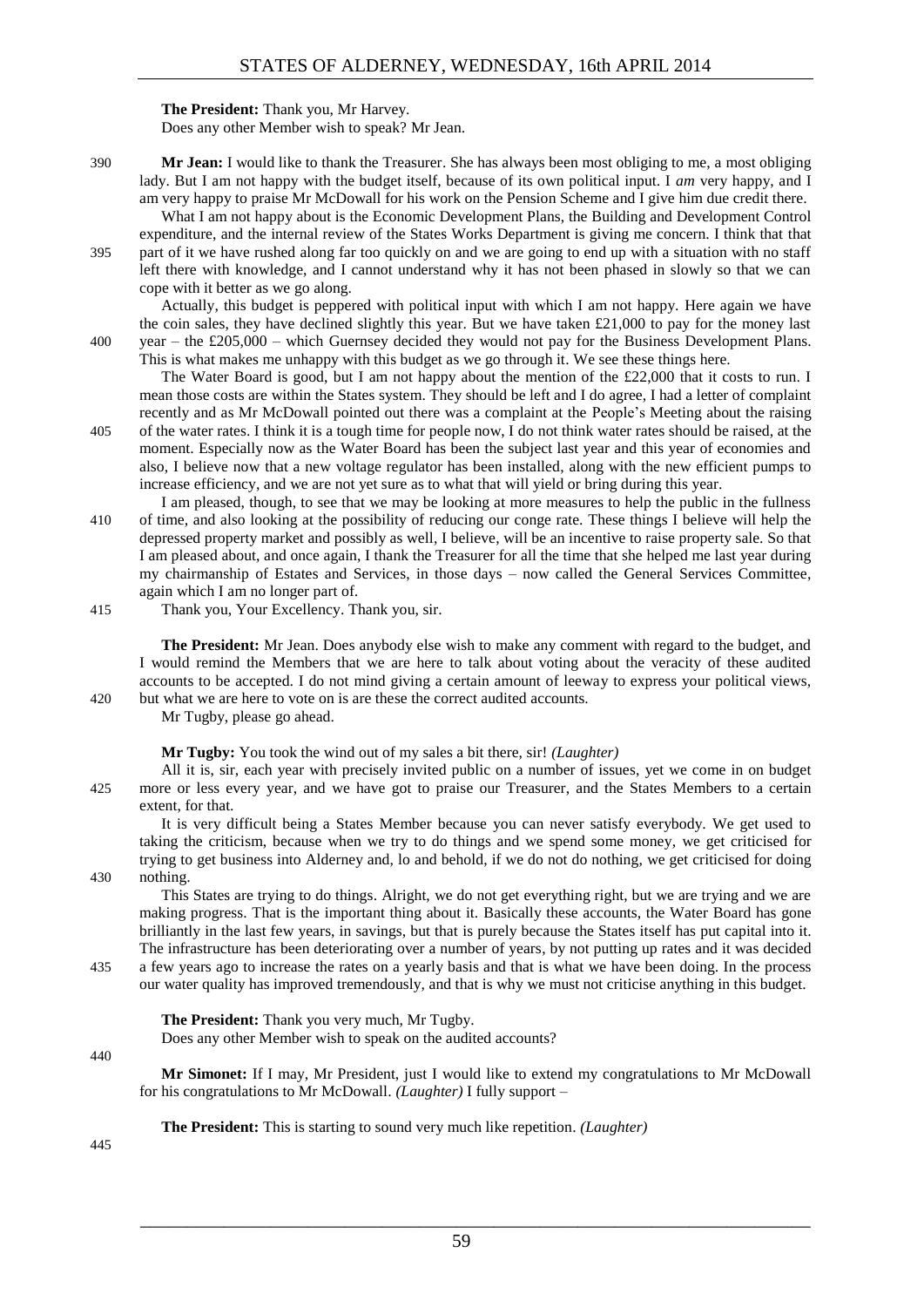**Mr Simonet:** Indeed, sir! But it has to be said, we have gone through a very difficult period when we are trying to spend money wisely. The books have been balanced we have a formidable team now with Mr McDowall and the States Treasurer, and they really are to be congratulated for their good work. Thank you, Mr President.

450

#### **The President:** Thank you, Mr Simonet.

Does any other Member wish to speak on the audited accounts? Mr Birmingham.

**Mr Birmingham:** Thank you, Your Excellency, Mr President, ladies and gentlemen.

455 Just quickly, as a Member of the Finance Committee, I would just like to thank the Treasury Department for the great work that they have done in what has been a difficult year with many financial challenges. Having to readjust your budget when you have situations like the pull out of Huelin-Renouf which then immediately pulls in excess of £40,000 out of your budget, and being able to re-adjust shows how good our Treasury Department are in being able to rework financial challenges when they come along.

460 I would also like to take the chance to thank the Chief Executive as well for his steady hand on the tiller, and my thanks go to him for his steadfast work over the last few years, and I wish him well when he moves on to pastures new next month.

So as a Member of Finance Committee, I am delighted to support the audited accounts.

#### 465 **The President:** Thank you, Mr Birmingham.

Does any other Member wish to speak on the audited accounts? Mr Rowley.

**Mr Rowley:** Your Excellency, yes I would like basically to agree with Mr Simonet and Mr Birmingham. Speaking as somebody who is absolutely hopeless with money, even I can tell that they are 470 doing a very good job, sir.

**The President:** Thank you, Mr Rowley. Does any other Member wish to speak? Mr Berry.

- 475 **Mr Berry:** As a Member of the Business and Development and Marketing Committee, sir, I would like to congratulate Mr McDowall and the Finance team for what they have done. One of the main things in attracting people to Alderney is to make sure that people are aware that we are a financially sound Government. We do not spend beyond our means, we do not borrow to get out of situations that would cause worse situations in the future.
- 480 I think as well as the advertising that we are doing, the situation that we find ourselves in is a good advert for this Island, sir. Congratulations.

**The President:** Thank you very much, Mr Berry.

Does any other Member wish to speak? Mr McDowall, would you care to sum up?

485

## **Mr McDowall:** Yes, if I may, Your Excellency, Mr President.

I would like to take up Mr Jean on a couple of the points. You have to invest to get returns. And you do that when there is a downturn. And I have no regrets, no apologies whatsoever in terms of the spending that has gone, first of all on the States Works Department – it was long overdue, there were costs reduced there 490 – and secondly on Arup and Living Islands and a number of other things.

I would also point out that if that money had not been spent, it would have gone back to Guernsey.

So, finally I would like also tell people to look at the future. We are going to have to look much more to our own laurels to generate revenues, manage our costs prudently, because the Channel Islands are… The glory days are over, I think is the best way I can put it.

495 Thank you.

**The President:** Thank you, Mr McDowall. Madam Greffier, would you put that to the vote, please.

> **AGAINST** None

#### 500 **The Greffier:** Sir.

*A vote was taken and the results were as follows:*

| FOR           |  |
|---------------|--|
| Mr Tugby      |  |
| Mr Birmingham |  |
| Mr Berry      |  |

**ABSTAINED** None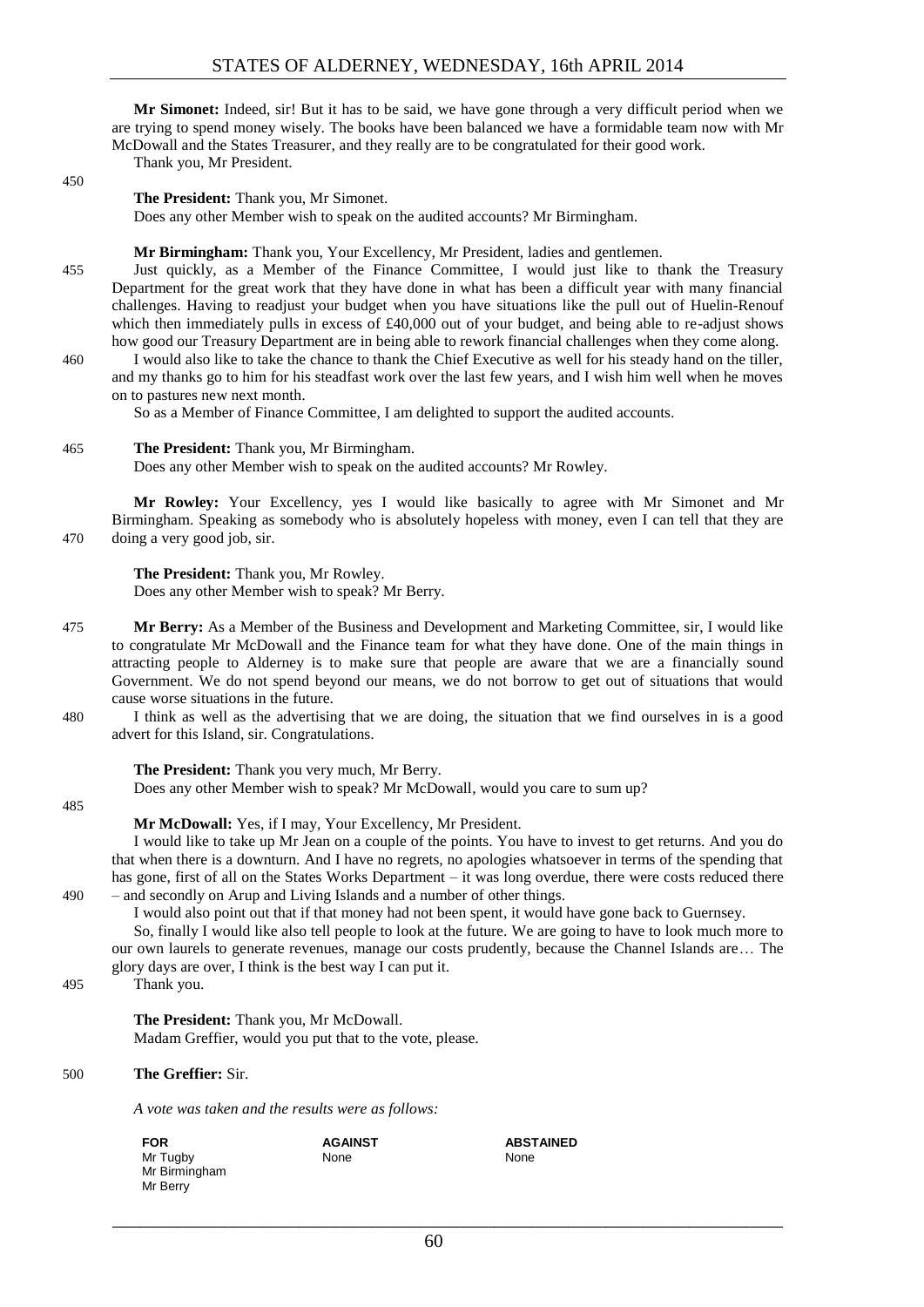Mr Jean Mr Harvey Mr Simonet Mr McDowall Mr Rowley Mr Roberts Mrs Paris

505 **The Greffier:** Thank you.

## <span id="page-12-0"></span>**V. The Ukraine (Restrictive Measures) (Alderney) Ordinance, 2014; and The Territorial Integrity etc. of Ukraine (Restrictive Measures) (Alderney) Ordinance, 2014 – Item approved**

*Item V.*

*The States of Alderney is asked to approve: "The Ukraine (Restrictive Measures) (Alderney) Ordinance, 2014"; and "The Territorial Integrity etc. of Ukraine (Restrictive Measures) (Alderney) Ordinance, 2014".*

**The President:** Madam Greffier, if you could move to Item V, please.

**The Greffier:** Item V, The Ukraine (Restrictive Measures) (Alderney) Ordinance, 2014 and The Territorial Integrity etc. of Ukraine (Restrictive Measures) (Alderney) Ordinance, 2014. The States is asked 510 to approve those Ordinances.

**The President:** Thank you very much. Mr McDowall as Convener.

## 515 **Mr McDowall:** Yes, sir, Your Excellency, Mr President.

One person stated that he objected to this Item and that he was of the opinion that Alderney was kowtowing to the wishes of the UK and the EU. He said this was typical of the type of legislation that Alderney was required to accept. That was the only comment.

#### 520 **The President:** Thank you, Mr McDowall. Mr Simonet, I believe you wish to propose this.

**Mr Simonet:** Yes, thank you, Mr President.

I wish to propose the Item. You can see, it is what it is, it is one of these standard Items that we are 525 required to give our approval to. There is nothing really further to add to it, or at least I have not.

**The President:** Thank you very much, Mr Simonet. Mr Birmingham, I believe you wish to second this?

530 **Mr Birmingham:** Yes, thank you, Your Excellency, Mr President, ladies and gentlemen.

I think I can honestly say that I never expected my longest speech of the evening to be about the Ukraine.

The forces of a foreign power enter a country at the behest of the majority ethnic group, and seize control of that region in a bloodless coup. A referendum is then held where the majority ethnic group claim 535 over 95% support for its actions and control of that country is transferred to a foreign power whose forces occupy it. Subsequently, other areas in neighbouring regions where there are substantial ethnic majorities are also occupied and absorbed back into the sphere of influence of that foreign power.

Now, what I describe here could be a description of the developing situation in the Ukraine, but it is not. It is a description of the *Anschluss*: the absorption of Austria and parts of Czechoslovakia by the Nazi 540 Regime in 1938 – events which led directly to the Second World War and shows how if such events go unchallenged, they can spiral out of control very quickly.

The current situation in the Ukraine is incredibly dangerous and the fundamental problems of ethnic majorities within the borders of other sovereign states must be considered carefully. The terrible bloodshed that occurred after the breakup of the former Yugoslavia is a very recent reminder of the awful 545 consequences of the mismanagement of such situations. The *de facto* annexation of Crimea on the back of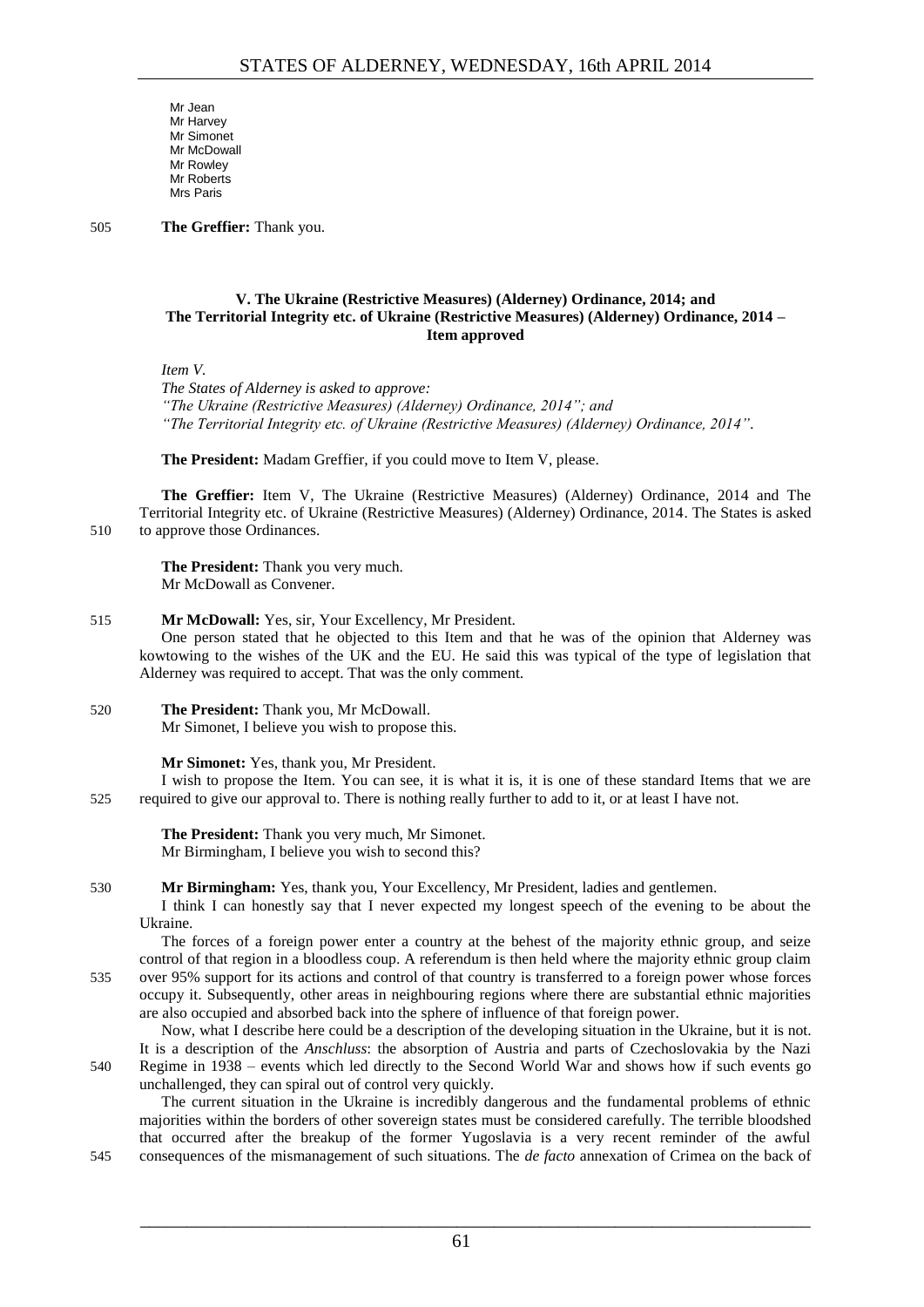an illegal and dubious referendum result was boycotted by both native Ukrainians and ethnic tartars who represent almost 40% of Crimea's population cannot be ignored.

Russian support for this action has not bolstered the more extreme separatist factions in Eastern Ukraine in areas such as Donetsk and Slaviansk which have seen an increase in violence over the last few days.

550 Ukrainian officials have reported the interception of armed individuals crossing from Russia into the Ukraine, and there is evidence that there is a build-up of Russian forces on the Ukraine Border which only fuel concerns that the Russian Government is involved in the political destabilisation of the Eastern Ukraine and is intent on securing the land corridor to Crimea, and possibly further on to the disputed territory of Transnistria, where ethnic Russians are attempting to secede from the Moldova Republic.

555 It is vitally important therefore that the Russian Authorities are given good reason to pause for thought before taking what may be drastic action that could have dire consequences.

Imposing sanctions on the individuals involved in the illegal secession of Crimea is a simple warning shot, whilst further economic sanctions on a country which is teetering on the edge of recession might just be enough to ensure that all parties use the negotiation table and not the gun.

560 In a situation as this, inaction is simply not an option – otherwise there is the potential for this situation to expand into other countries with large ethnic Russian groups, such as Latvia, Estonia and Kazakhstan all of which have a higher percentage of ethnic Russians than the Ukraine do.

Negotiation must happen between all parties and the possible federalisation of the Ukraine has to be a consideration, but the illegal annexation of territory has to be confronted. Appeasement of such action is a 565 dangerous path to tread. A picture of a Prime Minister standing on the steps of an aircraft waving a piece of paper and claiming 'Peace in our time' should remind us of that, and I urge all States Members to support the proposed sanctions.

**The President:** Thank you very much, Mr Birmingham.

570 Does any other Member wish to speak on Item V? Mr McDowall.

#### **Mr McDowall:** Yes, I would like to speak on this.

Our Billets are peppered with these gesture politics mainly from the EU and the US. I would like to remind everybody that the Crimea was part of Russia until Nikita Khrushchev gave it away in 1954. I think 575 he was a little conscious of what he had done under Stalin.

I think the other point is that the majority of the people did vote in favour of joining Russia, and do you know, they prospered from it because Russia is now supplying cheap energy, and more importantly it is has revalued the currency, so the people in the Crimea are financially better off than they were.

I think the other point is that if you give the people what they want, they have got prosperity. This is a 580 world way beyond the US and EU, who frankly have made a mess of most foreign policy actions over the last 30 or 40 years. I can recite them – Iraq, Iran, Afghanistan and so on. So I think the US and EU should confine themselves more to their backyards.

So I will be voting against this. Thank you.

585 **The President:** Thank you very much, Mr McDowall. Does anybody else wish to speak on this? Mr Harvey.

## **Mr Harvey:** Thank you, Your Excellency, Mr President.

I am sometimes in awe of my colleague on the right Mr McDowall, when it comes to financial matters. I 590 do not want to heap any more praise upon him – he has quite enough of that tonight.

But when it comes to matters east of Calais, he makes Vlad the Impaler look like a social reformer. This is really though a serious matter. This is not about Big Brother, the EU telling us what to do. Our decisions here will not have them shaking in their shoes in Kiev, or should I say Moscow. But Mr Berry on the previous matter referred to people outside this Island looking for financial soundness and that is absolutely 595 spot on. We are part of an international community and our soundness needs not only to be financial, but we need to show we are playing our part in terms of moral authority and integrity. It is very tempting to see this as Big Brother.

If I may just refer to the second paragraph of the Ordinance, it actually refers to targeting 18 persons identified as responsible for the misappropriation of funds. If we condone this, and we reject this 600 Proposition, do we also condone the theft of £2.6 million from the States of Guernsey last year, or the year before?

No, I think this Assembly has a part to play. It is an extremely small part in world matters, but nevertheless it has a part to play, and I believe we do need to retain our integrity, and our responsibility, and we should vote for this measure because it is the right thing to do.

605 Thank you.

62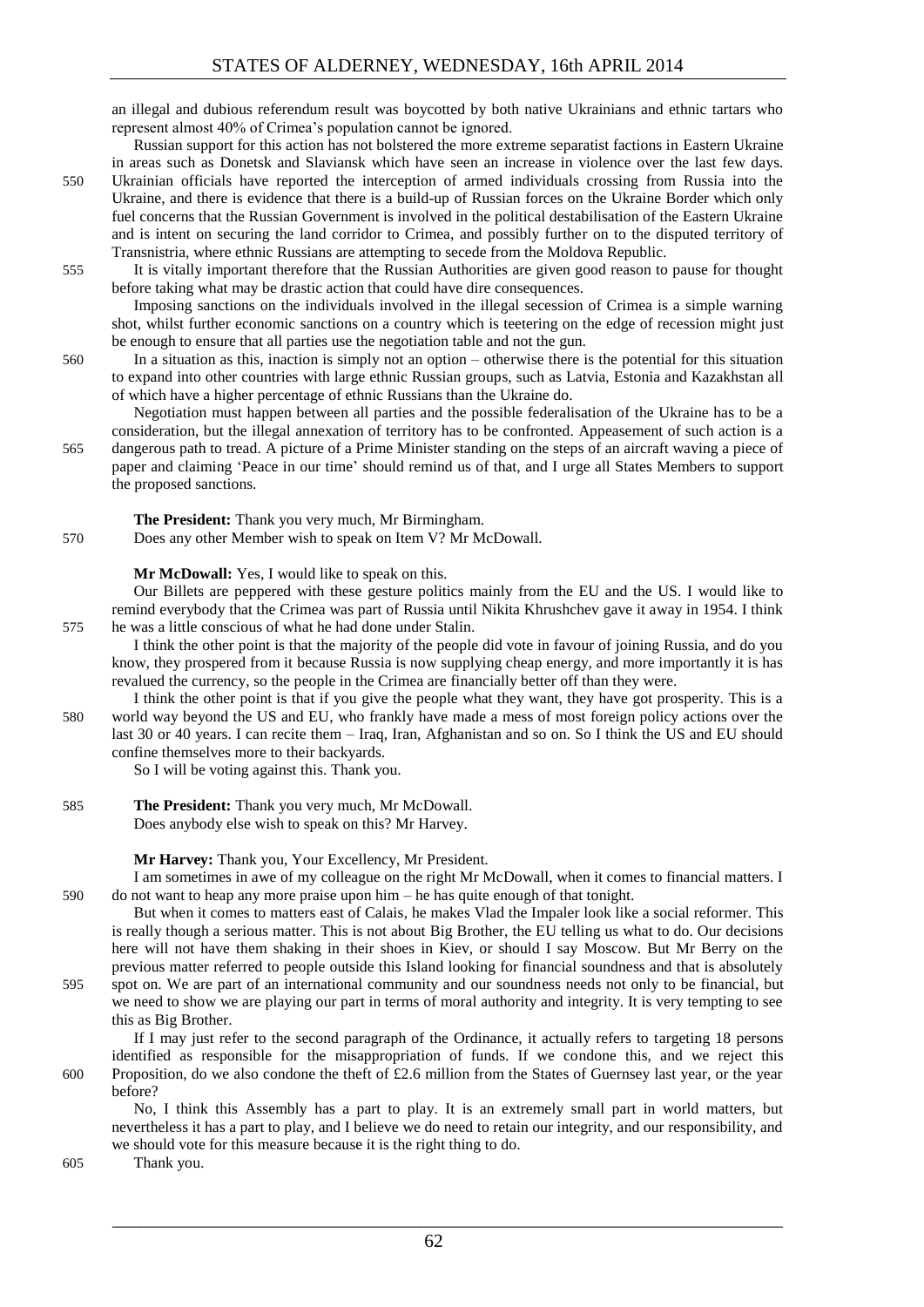**The President:** Thank you, Mr Harvey.

Does any other Member wish to speak on this matter? Mr Rowley.

610 **Mr Rowley:** Yes, thank you, Your Excellency, Mr President.

Well, I have been listening to Mr McPutin! *(Laughter)* I would like to remind him that the illegal referendum that took place in Crimea was actually in the presence of armed soldiers and in an atmosphere of extreme intimidation and tempting as it may be to align ourselves with a couple of dozen alleged embezzlers and murderers, I do not think it would be very good for us in the long run and might actually 615 encourage a lot of attention that we could well do without, to agree with Mr Harvey, and that is really all I have got to say.

**The President:** Thank you, Mr Rowley

620 **Mr Rowley:** I think people of the Ukraine have a right to self-determination and if the people of East Crimea and Eastern Ukraine then want to secede they can ask for a referendum according to the constitution of the Ukraine – a legal referendum and without soldiers…

Thank you.

**The** 

#### 625 **The President:** Thank you, Mr Rowley.

Does any other Member wish to speak on this matter? In that case, we will rapidly put this to the vote, please, Madam Greffier.

**The Greffier:** Does the Convener want to sum up or…?

630

*A vote was taken and the results were as follows:*

| <b>FOR</b>              | <b>AGAINST</b> | <b>ABSTAINED</b> |
|-------------------------|----------------|------------------|
| Mr Tugby                | Mr McDowall    | None             |
| Mr Birmingham           |                |                  |
| Mr Berry                |                |                  |
| Mr Jean                 |                |                  |
| Mr Harvey               |                |                  |
| Mr Simonet              |                |                  |
| Mr Rowley               |                |                  |
| Mr Roberts              |                |                  |
| Mrs Paris               |                |                  |
|                         |                |                  |
| The Greffier: For, sir. |                |                  |

635

**The President:** Thank you very much.

#### <span id="page-14-0"></span>**VI. The Syria (Restrictive Measures) (Alderney) (Amendment) Ordinance, 2014; and The North Korea (Restrictive Measures) (Alderney) (Amendment) Ordinance, 2014 – Item approved**

*Item VI.*

*The States of Alderney is asked to approve: "The Syria (Restrictive Measures) (Alderney) Ordinance, 2014"; and "The North Korea (Restrictive Measures) (Alderney) (Amendment) Ordinance, 2014".*

**The President:** We move on to Item VI.

**The Greffier:** Sir, Item VI is The Syria (Restrictive Measures) (Alderney) (Amendment) Ordinance, 640 2014, and the North Korea (Restrictive Measures) (Alderney) (Amendment) Ordinance, 2014. The States is asked to approve both of those Ordinances.

**The President:** Thank you very much indeed. Mr McDowall as Convener, please.

645

**Mr McDowall:** Yes, Your Excellency, Mr President.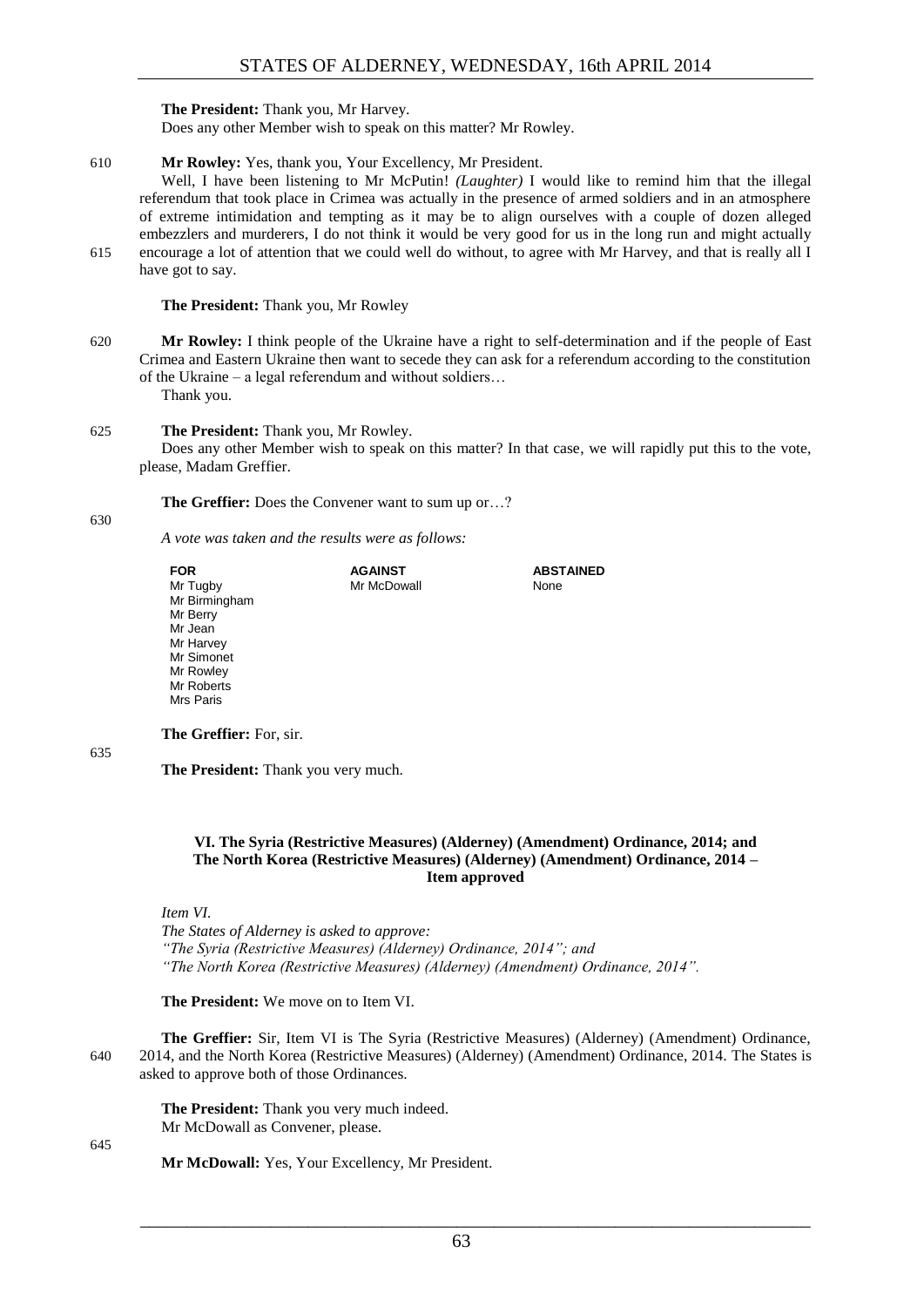One person said we should be supporting the people of Syria at this time, and that was the only comment. Thank you.

650 **The President:** Thank you very much.

Mr Simonet, I believe you wish to propose this.

**Mr Simonet:** I do indeed, Mr President, and I will wait and see if we are going to have similar entertaining and interesting speeches on this Item.

655

## **The President:** Thank you, Mr Simonet.

Mr McDowall, I believe you wish to second this Item.

**Mr McDowall:** I do indeed, Your Excellency, Mr President.

660 The North Korean regime is antiquated and needs to be put out of its misery as soon as possible.

With regard to Syria, I do support that but I had the interesting task… I went to Beirut at the end of November to speak on a cultural matter and I spent half a day with the Christian Phalangists. I met some of the Christian Syrians who had come into the Lebanon, and they were particularly concerned that the West does not automatically support the opposition to Assad, which is principally militant Islamics. I would just 665 like to draw attention to that now, because I think some Western Governments get a little confused over the politics in Syria.

But nevertheless I will second this motion.

## **The President:** Thank you very much, Mr McDowall.

670 Does any other Member wish to speak on this matter? No? In that case ,Madam Greffier, you can take that as carried.

**The Greffier:** Sir.

675 **The President:** Thank you very much indeed.

## <span id="page-15-0"></span>**VII. The Central African Republic (Restrictive Measures) (Alderney) Ordinance, 2014 – Item approved**

*Item VII.*

685

690

*The States of Alderney is asked to approve: "The Central African Republic (Restrictive Measures) (Alderney) Ordinance, 2014".*

**The President:** We move to Item VII, please.

**The Greffier:** Sir, that is The Central African Republic (Restrictive Measures) (Alderney) Ordinance, 680 2014. The States is asked to approve that Ordinance.

**The President:** Mr McDowall as Convener, please.

**Mr McDowall:** Yes, Your Excellency, Mr President, there were no comments on this Item.

**The President:** Thank you very much. Mr Simonet, I believe you wish to propose this.

**Mr Simonet:** I do indeed, Mr President and I have no comments either.

**The President:** Except to propose it?

**Mr Simonet:** Except to propose it.

695 **The President:** Thank you. Mr Birmingham, I believe you wish to second this?

**Mr Birmingham:** Thank you, Your Excellency, Mr President, ladies and gentlemen.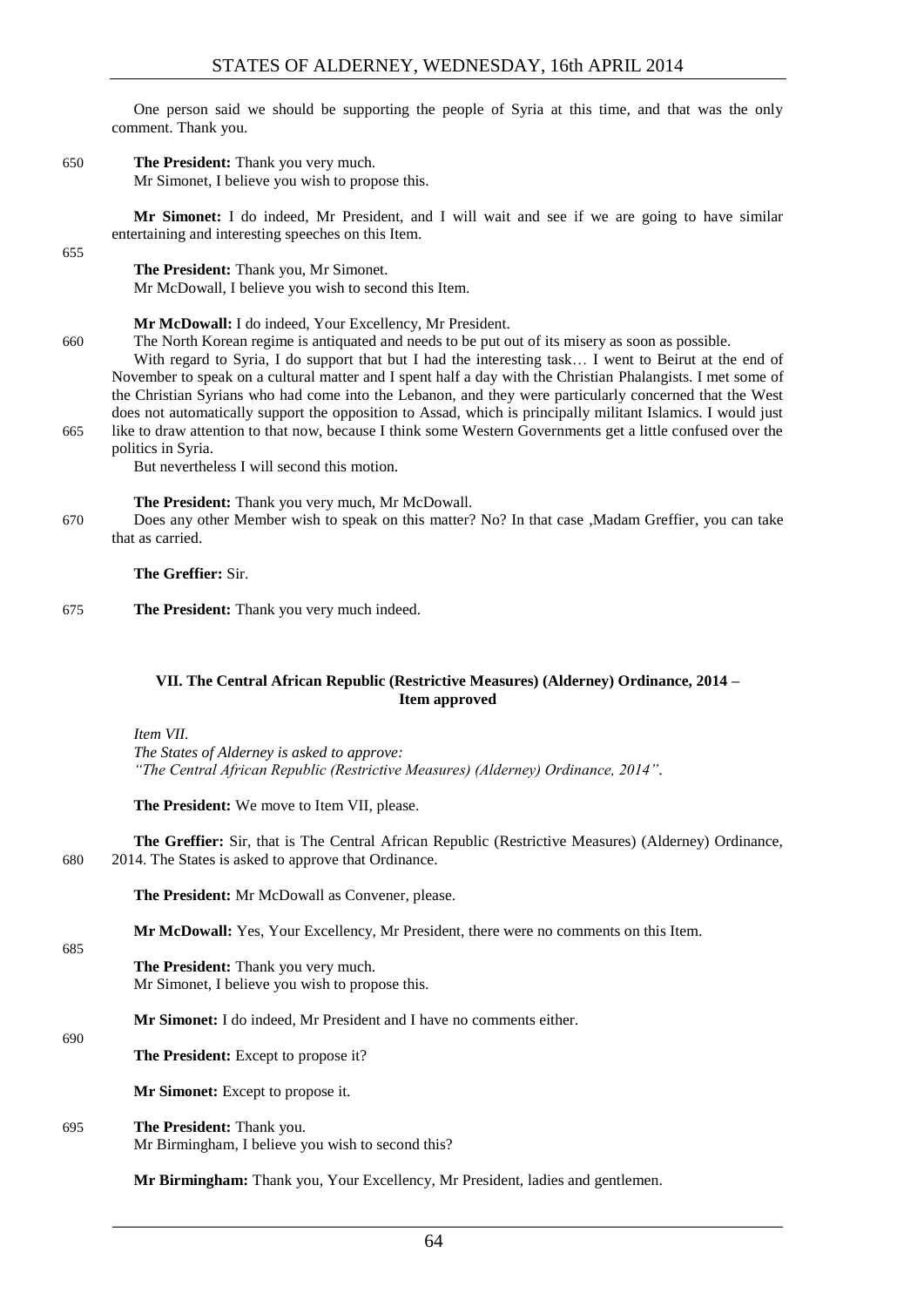According to reports the crisis in the Central African Republic has left approximately 1.6 million 700 people, a third of the population, in urgent need of food, according to the United Nations.

It is believed that thousands of people have been killed in a wave of sectarian violence across the CAR that has lasted for more than a year, despite the presence of African Union and French peace keeping troops, and this is on the back of an attempted coup by the minority Muslim Seleka rebels in March 2013 in what is predominantly a Christian country.

705 The UN's Food and Agriculture Organisation and the World Food Programme have said that the conflict has caused:

'the destruction of livelihoods, loss of food, and cash crops, livestock and crucial productive assets across the country'.

Now the sanction regime that has been put into action allows specifically for the seizure of funds that may be used to further destabilise the country, and also imposes an arms embargo, in order to try to deescalate the crisis. While there are no specific sanctions against specific individuals or groups at present, by 710 putting this Ordinance in place we will ensure that Alderney is in line with the world-wide sanction regime in order that this developing crisis might be altered.

**The President:** Thank you very much, Mr Birmingham. Does any other Member wish to speak on Item VII?

#### 715

#### **Mr McDowall:** Yes, I do, briefly, Mr President.

This reminds me of a dodgy dossier, frankly. As certain persons from the Russian Federation elsewhere are believed to threaten or undermine peace and stability, I can only assume that some of the intelligence was in the Central African Republic and saw a number of Russians in fur coats with snow on their boots.

720 I find this frankly rather bizarre. This is a domestic issue and we should not get engaged in it. I shall vote against it.

**The President:** Thank you, Mr McDowall.

Does any other Member wish to speak on this Item? Mr Rowley.

#### 725

#### **Mr Rowley:** Yes, Your Excellency, Mr President.

I have been searching in vain for any reference to Russians in the Central African Republic – I have looked on the internet, I have looked in the paper – but if there are any there, I am sure they deserve restrictive measures anyway, sir.

#### 730

## **The President:** Thank you very much, Mr Rowley.

Does any other Member wish to speak on this Item? Mr Simonet, do you wish to sum up?

**Mr Simonet:** I have nothing further to add, Mr President.

#### 735

**The President:** Thank you very much, Mr Simonet.

Madam Greffier, for the sake of regularity, if you would just run the vote on that, please.

*A vote was taken and the results were as follows:*

| <b>FOR</b>    | <b>AGAINST</b> | <b>ABSTAINED</b> |
|---------------|----------------|------------------|
| Mr Tugby      | Mr McDowall    | None             |
| Mr Birmingham |                |                  |
| Mr Berry      |                |                  |
| Mr Jean       |                |                  |
| Mr Harvey     |                |                  |
| Mr Simonet    |                |                  |
| Mr Rowley     |                |                  |
| Mr Roberts    |                |                  |
| Mrs Paris     |                |                  |
|               |                |                  |

## 740 **The Greffier:** That is passed, sir.

**The President:** Thank you very much indeed.